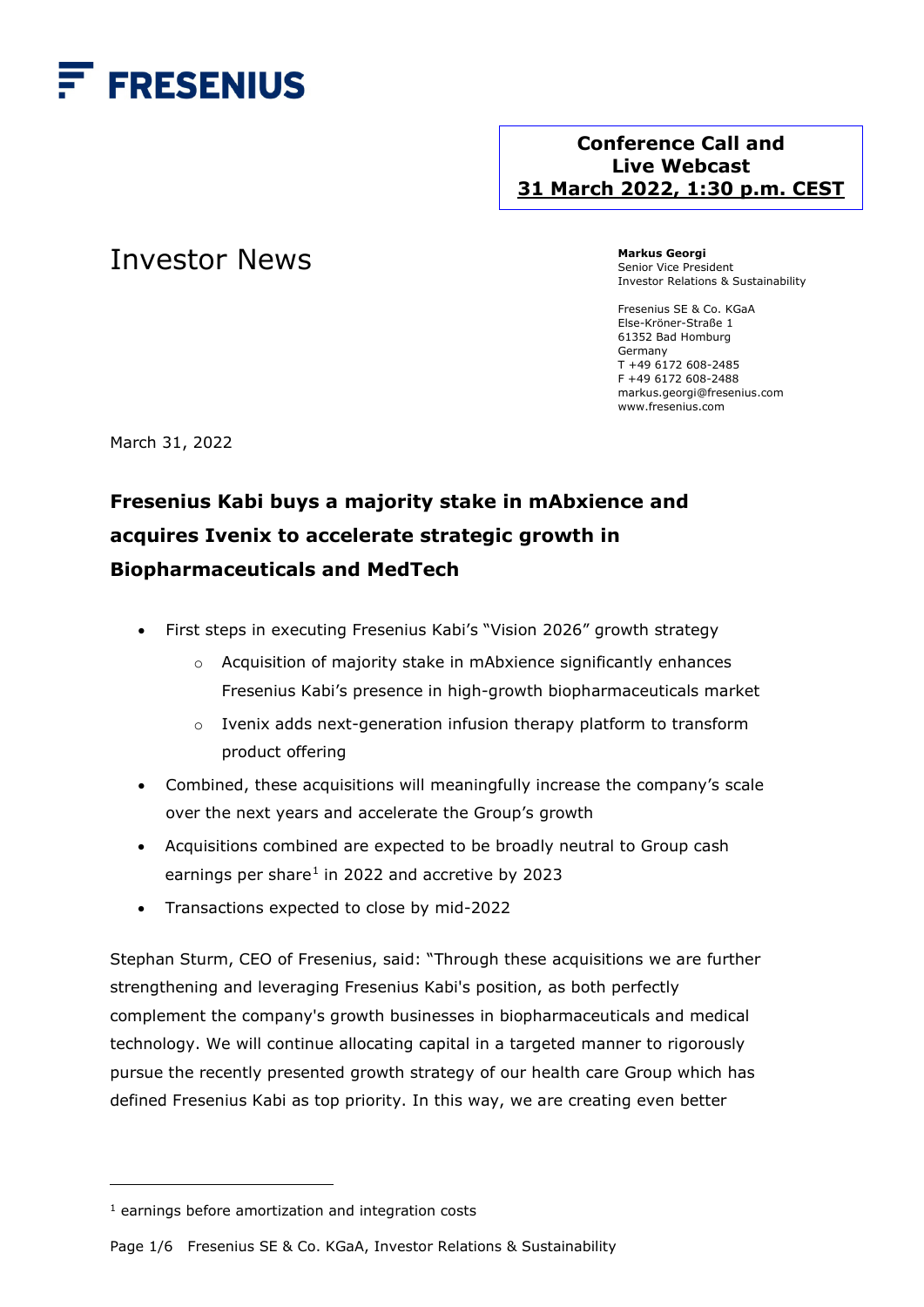conditions for providing ever better medicine to ever more people. At the same time, we create meaningful value for our shareholders."

Michael Sen, CEO of Fresenius Kabi, said: "Expanding our MedTech business and broadening our presence in Biopharmaceuticals are key to our Vision 2026 program. Today's announcements fit squarely into our plans. With the acquisition of Ivenix, we add the next generation infusion therapy platform; we complement and strengthen our existing infusion therapy offering and we create a superior portfolio for the US market. With mAbxience, we are making a step-change in our biopharmaceuticals profile. This is a highly complementary transaction in terms of biologics pipeline, manufacturing capabilities and the business model. mAbxience is two businesses in one company. mAbxience and Ivenix as portfolio advancements are good for patients, good for healthcare providers and our company."

## **Acquisition of a majority stake in mAbxience significantly enhances Fresenius Kabi's presence in high-growth biopharmaceuticals market**

- Delivers on core growth vector "Broaden Biopharma" of "Vision 2026"
- Provides access to expertise and capabilities in one of the fastest-growing areas of healthcare, positioning Fresenius Kabi for accelerated medium- and longterm growth
- Follows a convincing industrial logic focused on a global, end-to-end vertically integrated biopharmaceuticals footprint
- Creates a strong partnership with excellent growth potential in attractive biosimilars market
- Comprises high-growth biologics Contract Development and Manufacturing ("CDMO") market with three state-of-the-art biologics manufacturing facilities in Spain and Argentina
- Provides access to a highly cost competitive biologics manufacturing capacity with significant cost synergies expected for Fresenius Kabi's biosimilars portfolio

Fresenius Kabi announced today that it has agreed to acquire a stake of 55% of mAbxience Holding S.L. ("mAbxience"). The purchase price will be a combination of €495 million upfront payment and milestone payments, strictly tied to the achievement of commercial and development targets. The contractual provisions also include a put / call option scheme regarding the current owners' remaining shares in mAbxience (45%).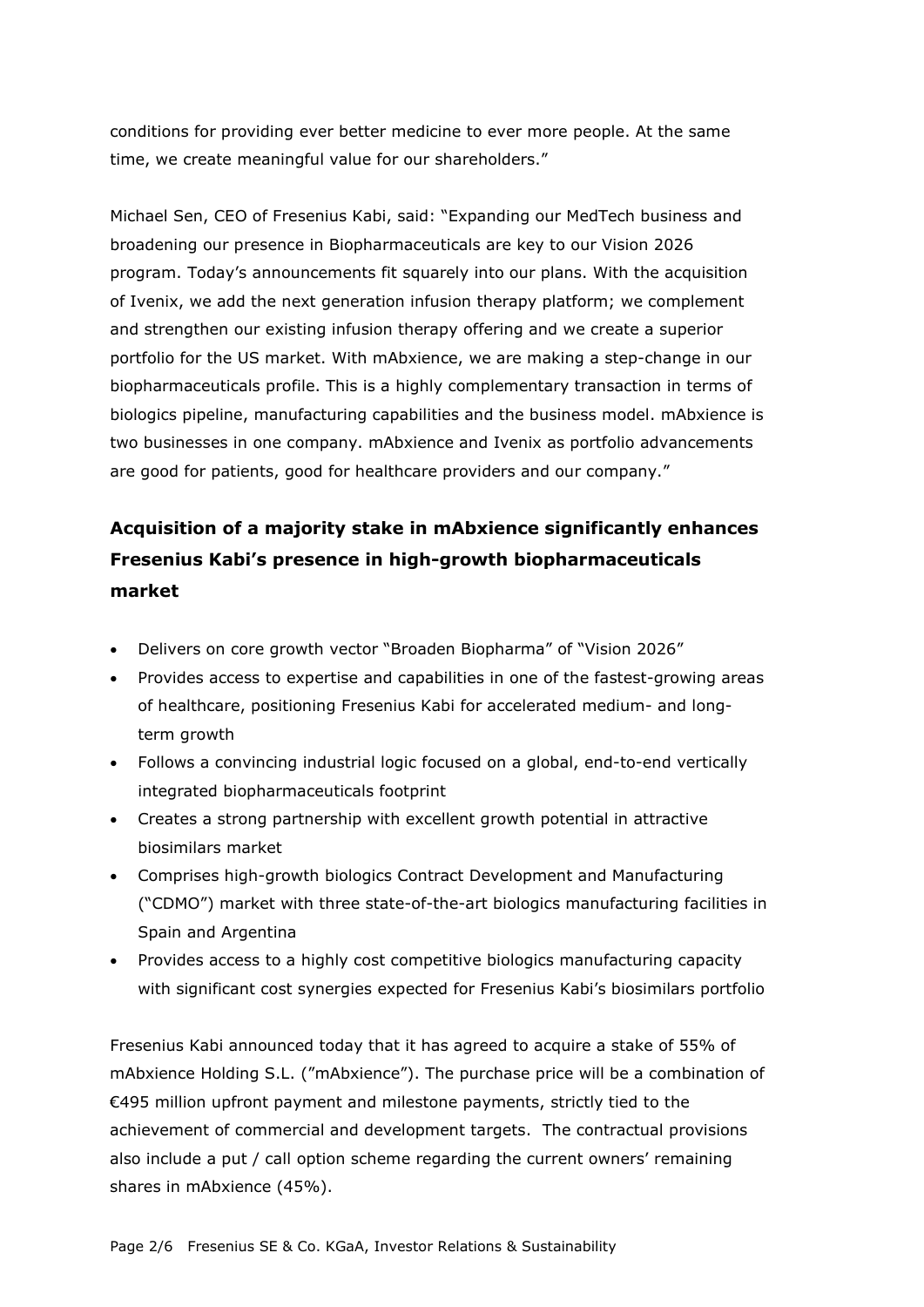mAbxience is a leading international biopharmaceutical company, focused on the rapidly developing biosimilars market. The company was founded in 2010 by Dr. Hugo Sigman and Dr. Silvia Gold as the biotechnology division of Insud Pharma S.L. mAbxience has established itself as a leader in the development and manufacturing of biological drugs, with two commercialized biosimilar products (Rituximab and Bevacizumab) and a mid-single-digit number of molecules across immunology and oncology expected to be launched globally in the years 2024 to 2029. This is supported by internal R&D laboratories and state-of-the-art manufacturing facilities in Spain and Argentina. In addition to highly competitive production costs for the internal programs, the manufacturing platform allows mAbxience to offer third party biological CDMO services, including a recent contract with AstraZeneca to produce the drug substance for its COVID-19 vaccine in Latin America. The company currently employs approximately 600 staff and generated sales of approx. €255 million in 2021.

The acquisition of a majority stake in mAbxience follows Fresenius Kabi's recently unveiled Vision 2026 strategy, delivering on one of the core growth vectors – to "Broaden Biopharma" – by expanding along the value chain and further enhancing the existing Fresenius Kabi biosimilars pipeline.

Fresenius Kabi expects, through its in-house biosimilars programs and through its investment in mAbxience, to capture an overproportionate share of the underlying rapid growth in the biopharmaceutical market. Fresenius Kabi's footprint in biopharmaceuticals will be significantly strengthened by broadening its biosimilars portfolio and by gaining access to the distinctive manufacturing capabilities of mAbxience. It will also allow Fresenius Kabi to provide end-to-end integrated biopharmaceutical solutions for customers from its state-of-the-art facilities.

mAbxience operates three state-of-the-art facilities for the production of biologic drug substance. This addresses a critical gap in Fresenius Kabi's value chain, adding flexible, single-use biologic drug substance capacity that can be leveraged to provide competitive cost of production for the enlarged biosimilars portfolio. This manufacturing capability also offers end-to-end integrated biopharmaceutical solutions for customers and thus establishes a strategic foothold for Fresenius Kabi in the fast-growing biologic CDMO sector, complementing the existing small molecule API and fill & finish operations.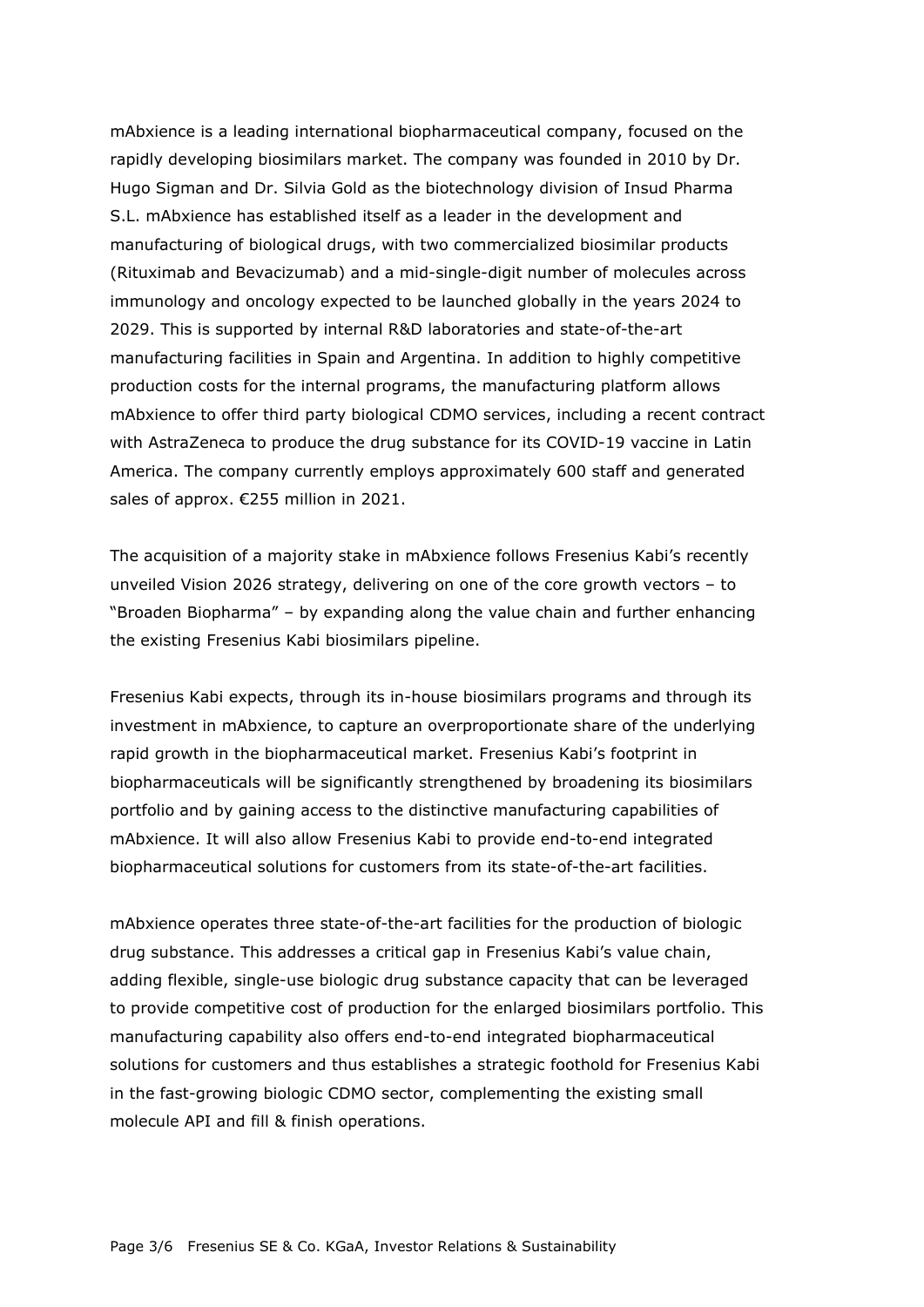Once completed, the transaction is expected to deliver material operating and cost synergies for Fresenius Kabi, primarily driven by leveraging mAbxience's manufacturing capabilities for Fresenius Kabi's existing biosimilars business.

The transaction remains subject to regulatory approvals and other customary closing conditions and is expected to close by mid-2022.

### **Ivenix strengthens Fresenius Kabi's MedTech business and accelerates growth**

- Delivers on core growth vector "Expand MedTech" of Vision 2026
- Provides next-generation infusion therapy platform for U.S. market
- Complements Fresenius Kabi's global infusion therapy offering
- Provides Fresenius Kabi with key capabilities in hospital connectivity and creates new options for growth of MedTech business
- Significant scale and growth synergies expected

Fresenius Kabi announced today that it has agreed to acquire Ivenix, Inc. ("Ivenix"), a specialized infusion therapy company. The purchase price will be a combination of US\$240 million upfront payment and milestone payments, strictly linked to the achievement of commercial and operating targets.

Ivenix is a privately held company based in North Andover, Massachusetts, USA. The company has developed the technologically most advanced infusion system including a large volume pump ("LVP") with administration sets, infusion management software tools, applications and analytics to inform care and advance efficiency. The Ivenix Infusion System's innovative design and architecture sets a new standard in infusion safety, simplicity and interoperability. The system is centred around the patient and clinician and is designed to reduce infusion-related errors and drive down the total cost of ownership. After having received the U.S. Food and Drug Administration's (FDA) approval, the Ivenix Infusion System was successfully launched in late 2021.

Ivenix' Infusion System provides access to attractive growth potential for Fresenius Kabi in the large and growing infusion therapy market. The combination of Ivenix' leading hardware and software products with Fresenius Kabi's offerings in intravenous fluids and infusion devices will create a comprehensive and leading portfolio of premium products, forming a strong basis to enable sustainable growth in the high-value MedTech space.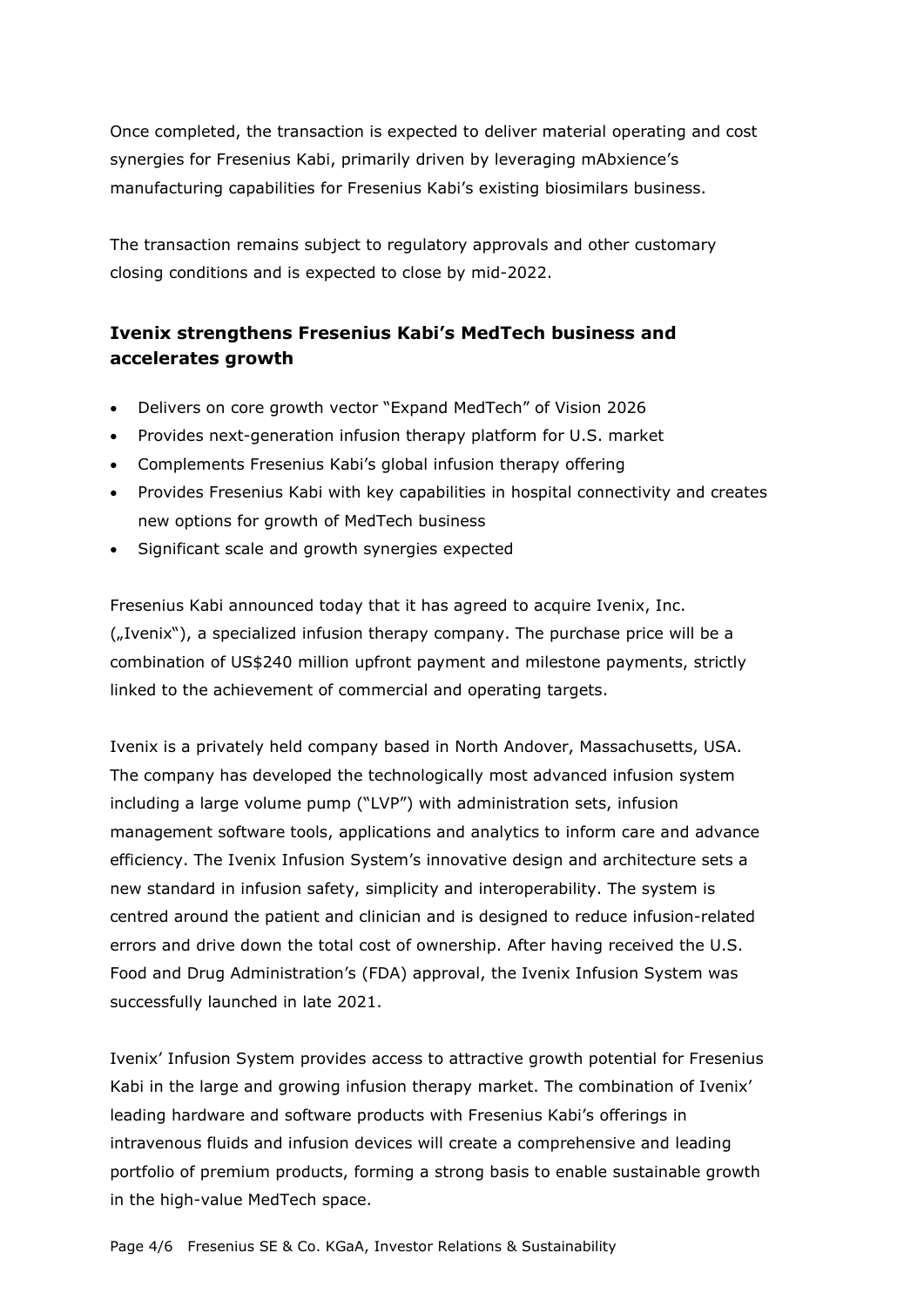The transaction is subject to regulatory approvals and other customary closing conditions and is expected to close by mid-2022.

### **Financing and implications on Group financials**

mAbxience is expected to be accretive to Group cash earnings per share (earnings before amortization and integration costs) right after closing. Ivenix is expected to be neutral to Group cash earnings per share in 2025 and accretive from 2026 onwards.

Combined, these acquisitions are expected to be broadly neutral to Group cash earnings per share in 2022 and accretive as of 2023.

The transactions are currently expected to be financed by cash flow and available liquidity.

# # #

#### **Conference Call**

A telephone conference on the acquisition of a majority stake in mAbxience Holding S.L. and the acquisition of Ivenix, Inc. will be held on March 31, 2022 at 1:30 p.m. CEST (7:30 a.m. EDT). All investors are cordially invited to follow the conference call in a live broadcast over the Internet at [www.fresenius.com/investors.](http://www.fresenius.com/investors) Following the call, a replay will be available on our website.

# # #

Fresenius is a global health care group, providing products and services for dialysis, hospital and outpatient medical care. In 2021, Group sales were €37.5 billion. On December 31, 2021, the Fresenius Group had 316,078 employees worldwide.

For more information visit the Company's website at [www.fresenius.com.](http://www.fresenius.com/) Follow us on Twitter: [www.twitter.com/fresenius\\_ir](http://www.twitter.com/fresenius_ir) Follow us on LinkedIn: [www.linkedin.com/company/fresenius-investor-relations](http://www.linkedin.com/company/fresenius-investor-relations)

This release contains forward-looking statements that are subject to various risks and uncertainties. Future results could differ materially from those described in these forward-looking statements due to certain factors, e.g. changes in business, economic and competitive conditions, regulatory reforms, results of clinical trials, foreign exchange rate fluctuations, uncertainties in litigation or investigative proceedings, the availability of financing and unforeseen impacts of international conflicts. Fresenius does not undertake any responsibility to update the forward-looking statements in this release.